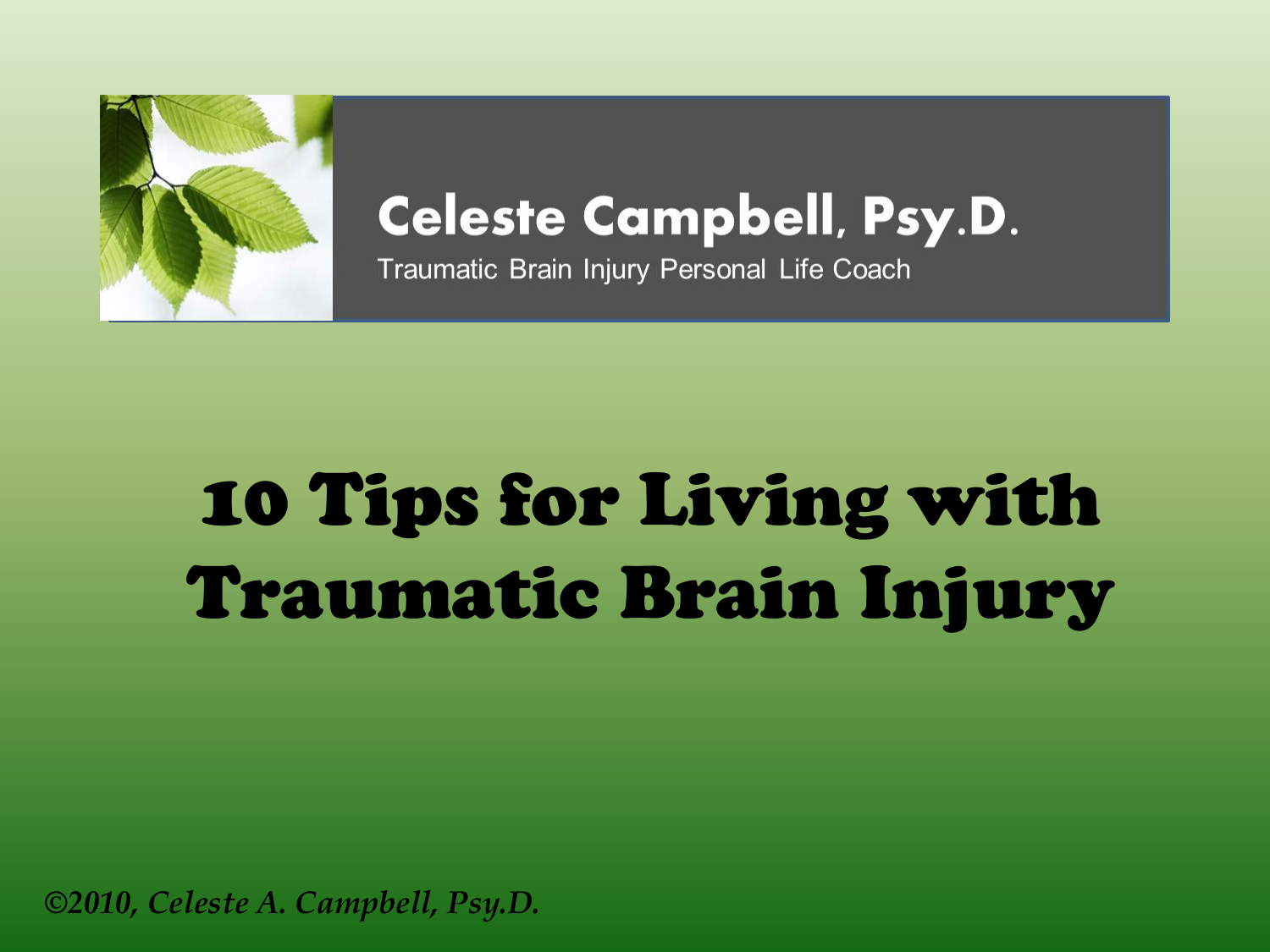

Find out all you can about brain injury in general, and about your brain injury specifically.

If you have had a neuropsychological or other assessments, make sure you understand everything that is in it.

Ask questions!! If you don't understand the jargon, ask for clarification.

Ask about resources, services, reading materials other people who have been through this.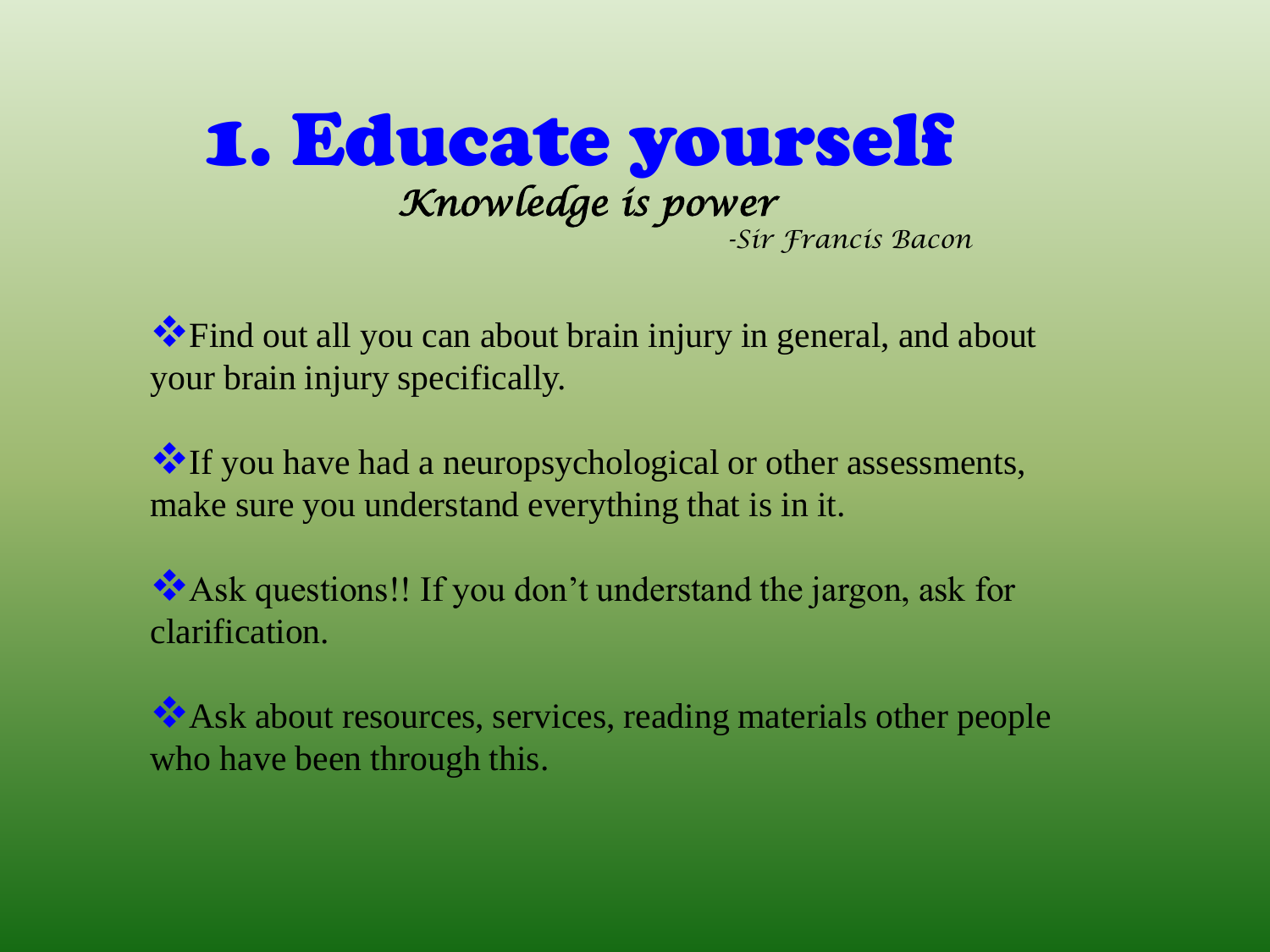# 2. Simplify

*Eliminate the unnecessary so that the necessary can speak. --Hans Hofmann*

You will not be able to juggle everything you did before  $\blacktriangleright$  Let go of what is not important.

A clear, open environment is less confusing

-Clutter creates unnecessary stimulation

Get rid of the junk!  $\triangleright$ -With slower information processing, you are wasting brain energy screening out unnecessary stuff in your environment.

Get rid of non-useful activities

Get rid of toxic relationships.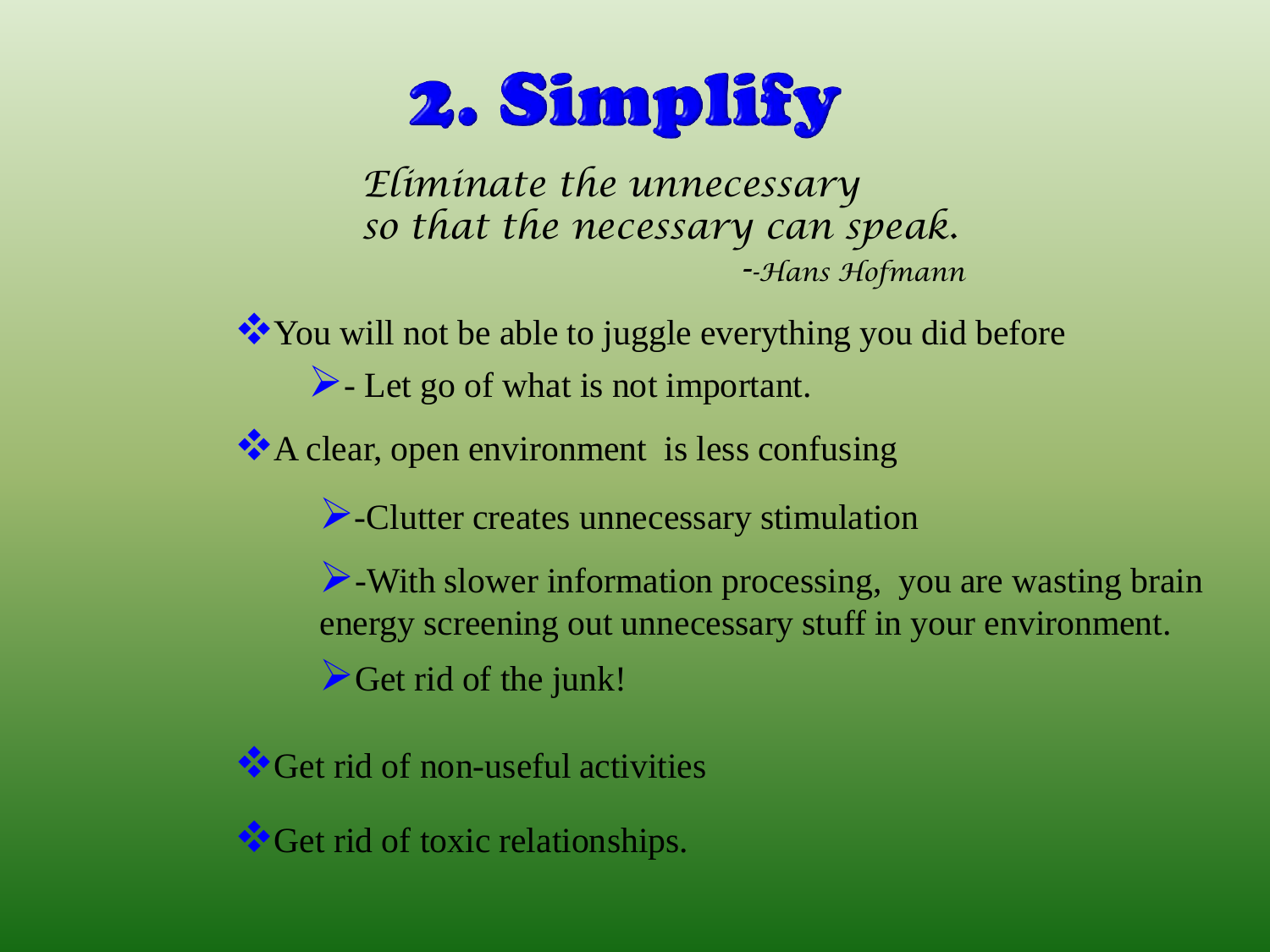

*A place for everything and everything in its place. -Benjamin Franklin* 

Designate a specific place for frequently used items – keys, wallet/purse, cell phone, medications, etc. - Label if necessary

Set aside time at end of each day to put everything in its place

Set aside time at the beginning of each day to review your schedule and gather together all you need for the day.

**Write everything down!!** 

 $\triangleright$  get as much out of your head as possible. Do not attempt to commit things to memory

 $\triangleright$  Keep a schedule, chart on the wall, lists.

Make lists.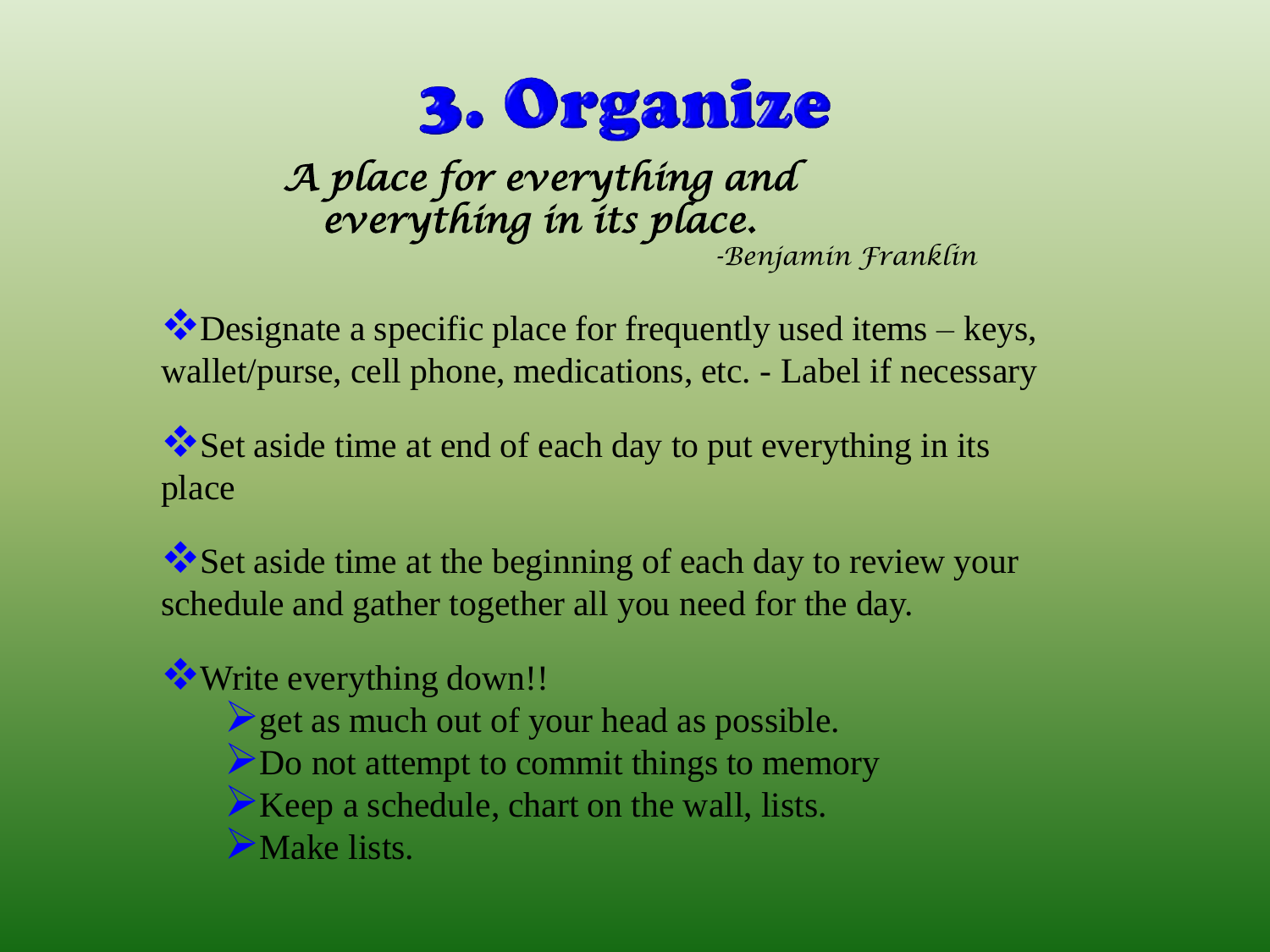## 4. Let Go

*Nothing we can do can change the past…* 

*-Ashleigh Brilliant* 

Work with what you have now!

Erase "shoulda" "woulda" "coulda" from your vocabulary. It doesn't matter what should or shouldn't have happened  $$ the past is done – Let it go! Yes, there are things you used to be able to do - if you can't do them now, Let go!

Energy spent lamenting the past is energy you no longer have to craft your future.

 $\triangle$  Say to yourself – out loud if necessary –

*"What do I need to do next to move forward?"*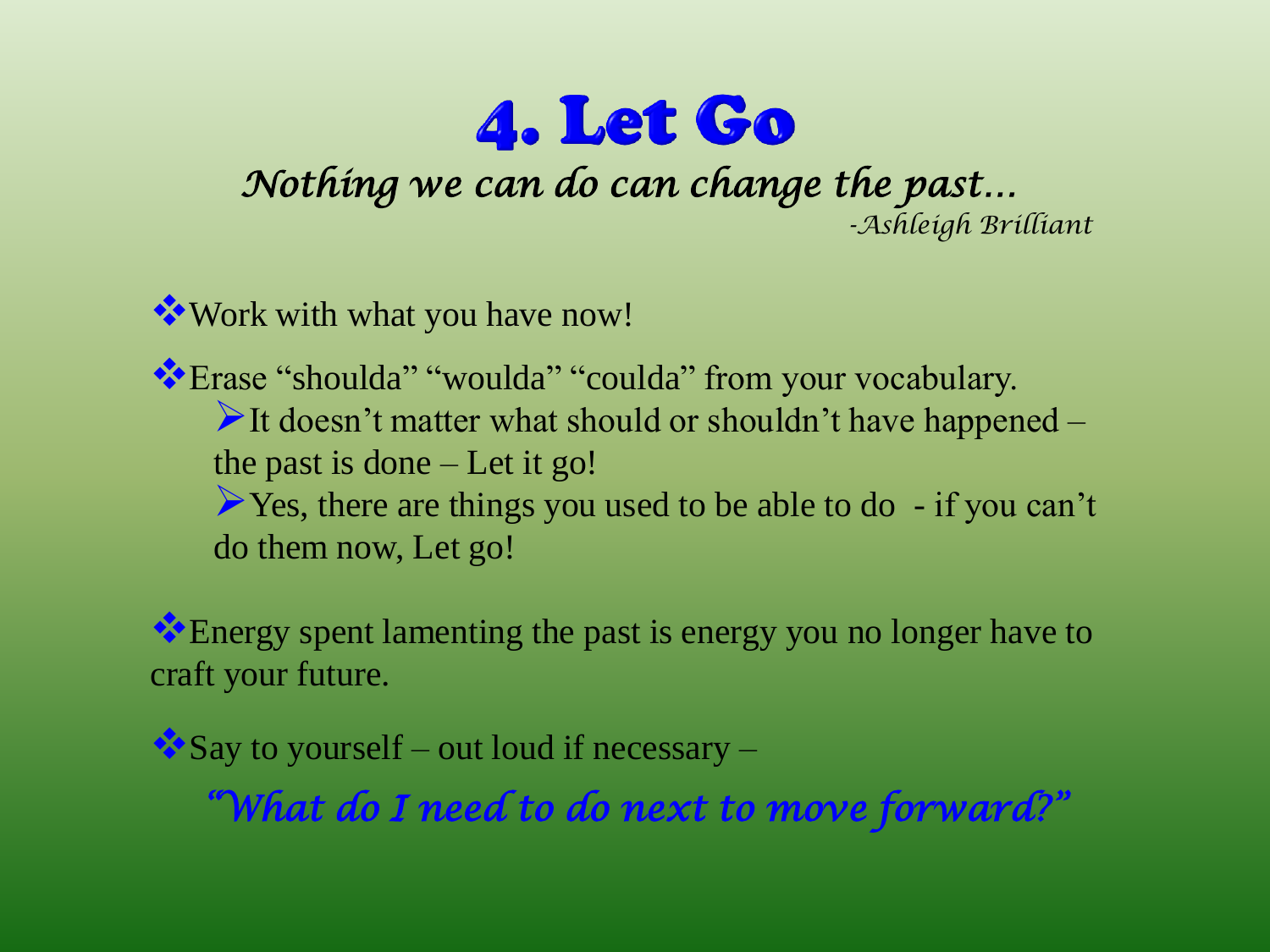5. Embrace the Future *…but everything we do can change the future -Ashleigh Brilliant*

**\*** Be open to new opportunities.

Set goals and make plans

Anticipate good things happening in your life

Looking for the good allows you to see the good – yes, put on rose-colored glasses!

Different is not necessarily bad – and may be quite enjoyable

Since your are living this life anyway, you may as well enjoy it

*Embracing the future is a choice!*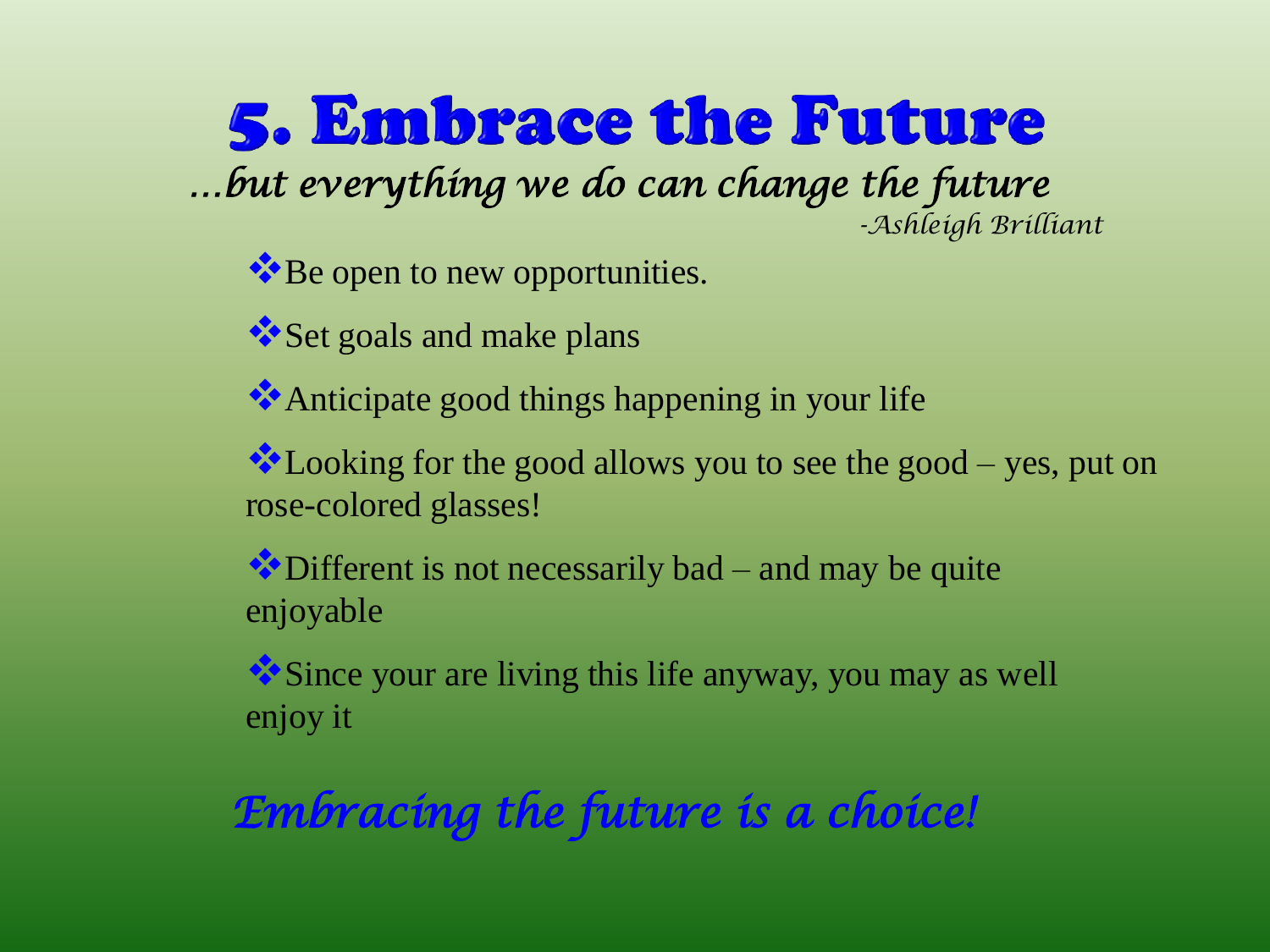

You do not have to, and in fact cannot, take this journey alone. Ask for help when you need it.

 $\bullet$  Be specific in what you need – most people are willing to help, but feel inadequate in figuring out what to do for you.

Use the available resources –they may not be perfect, but they will help you get moving.

There is someone out there somewhere who has an answer to whatever question you may pose – maybe not the perfect answer, but at least something for you to work with.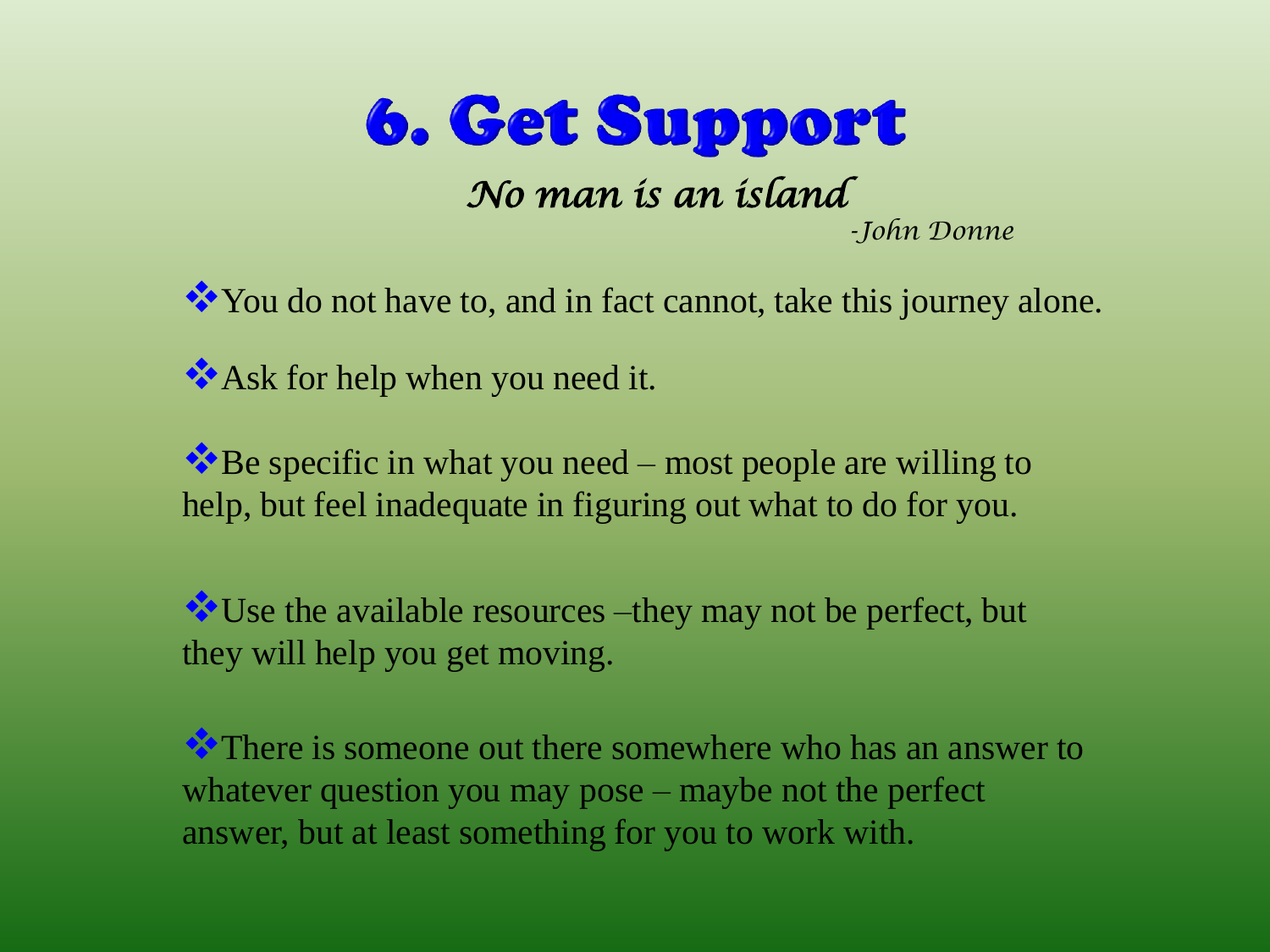## 7. Get to Know Yourself

*To thine own self be true. -William Shakespeare*

\*\* Take a long, hard look at yourself.

\*\* Consider the feedback you get from other people, assessment results, consequences of your behaviors, the situation in which you find yourself

Acknowledge your weaknesses, and your strengths – they are all a part of who you are.

Recognize how you are different from before - and how you are the same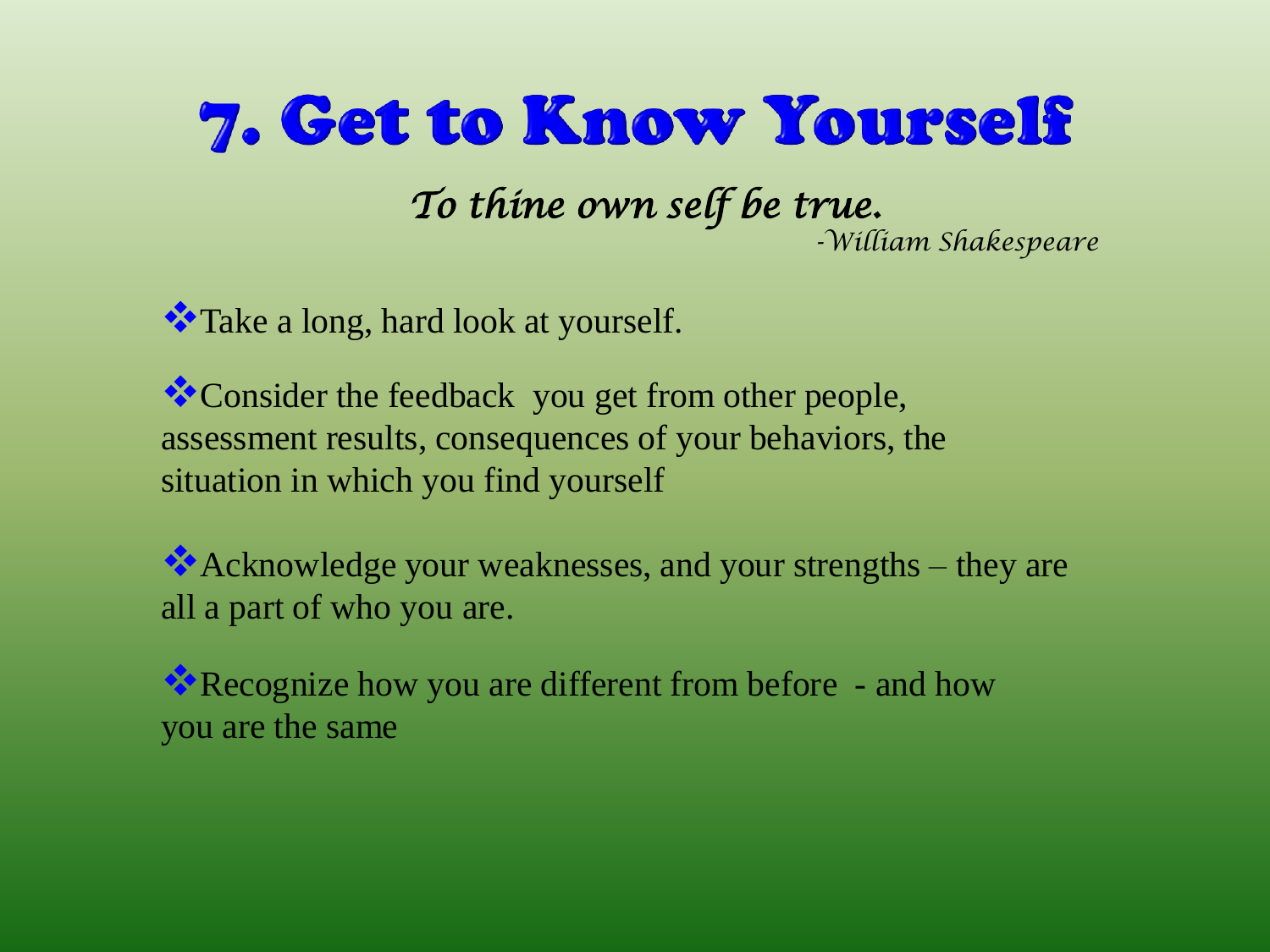### 8. Create a Toolbox

*Man is a tool-using animal... without tools he is nothing, with tools he is all. – Thomas Carlyle*

Just as you would not tackle every repair job around the house with a single hammer – collect a variety of tools to manage the results of your brain injury

Organize and catalogue your toolbox – keep a notebook.

Examples of categories for your toolbox: resources, compensatory strategies, routines, schedules, "what to do if…" grocery list, medications, emergency numbers…

As you learn new strategies and techniques, file them away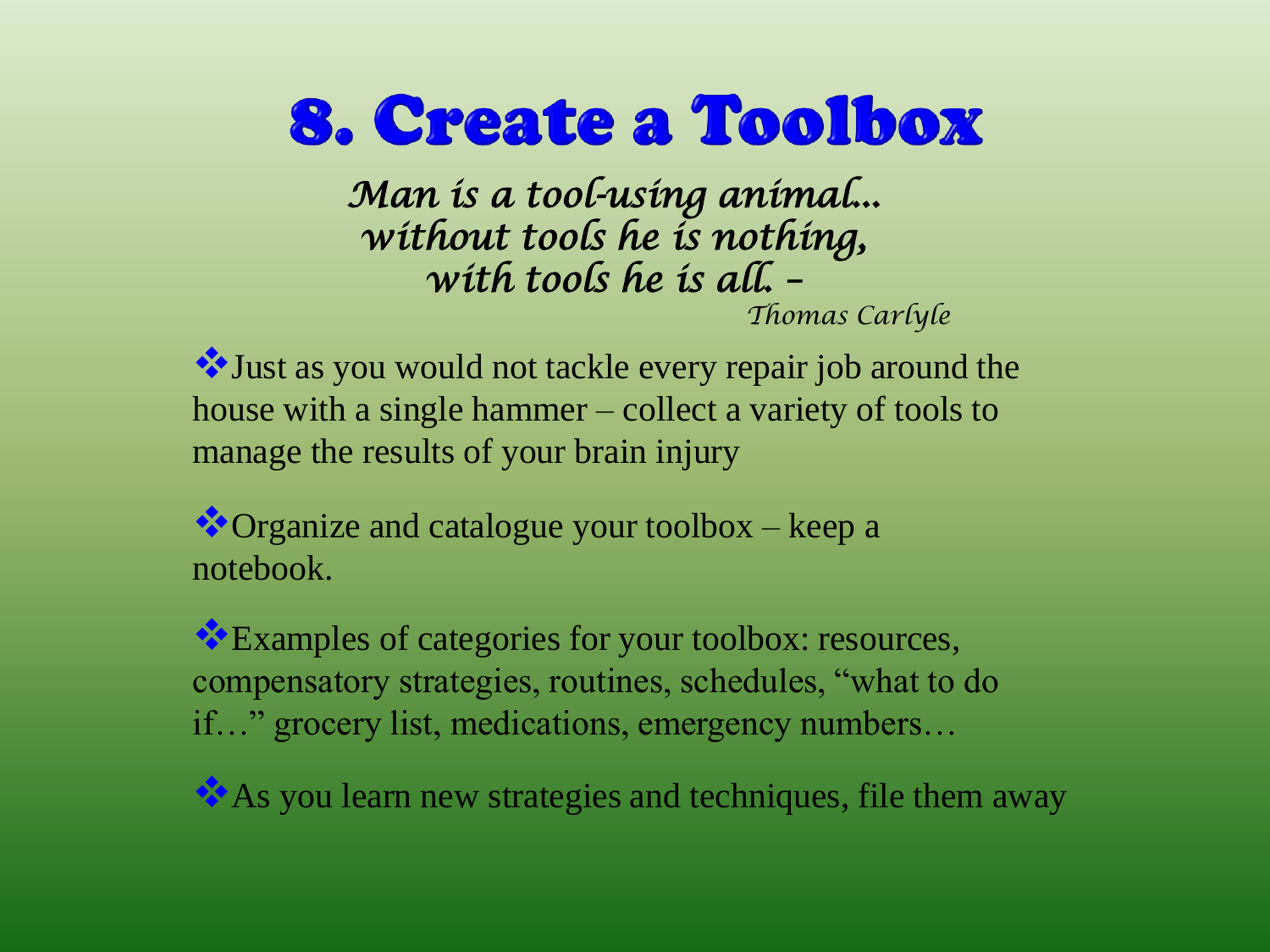

*A journey of a million miles begins with a single step. -Lao-tzu*

Find one small thing you can do today to move your life forward.

• One of the classic principles of physics is inertia - an object will always continue moving at its current speed and in its current direction until some force causes its speed or direction to change –

In simpler terms – nothing will change until you do something different!!**.**

#### *DO SOMETHING!!*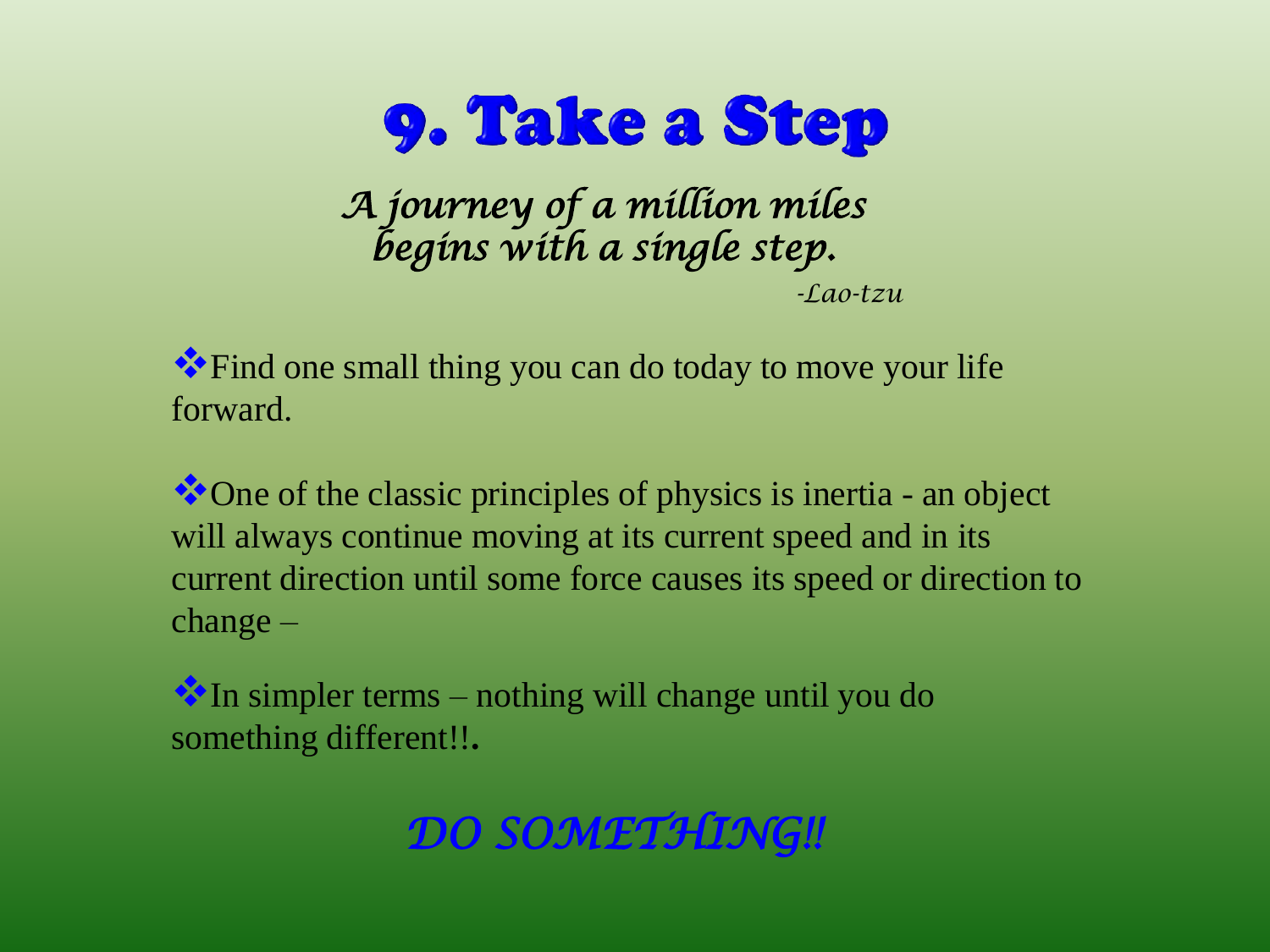### 10. Reward Yourself

*The reward of a thing well done is to have done it. –Ralph Waldo Emerson* 

Pat yourself on the back for small achievements. bon't wait until a goal is fully realized before you reward yourself

Reward yourself for engaging in the process, for sustaining your effort, for not slipping backwards.

Rewards can be affirmations *"I did good work today"*; a token – *buying yourself a flower or a candy baron the way home*; a getaway – *a walk in the park in the afternoon*, *an hour reading a good book*; or something more tangible or substantial.

We are quick to kick ourselves when we make mistakes, no matter how trivial – learn to be quicker to reward yourself when you done good!